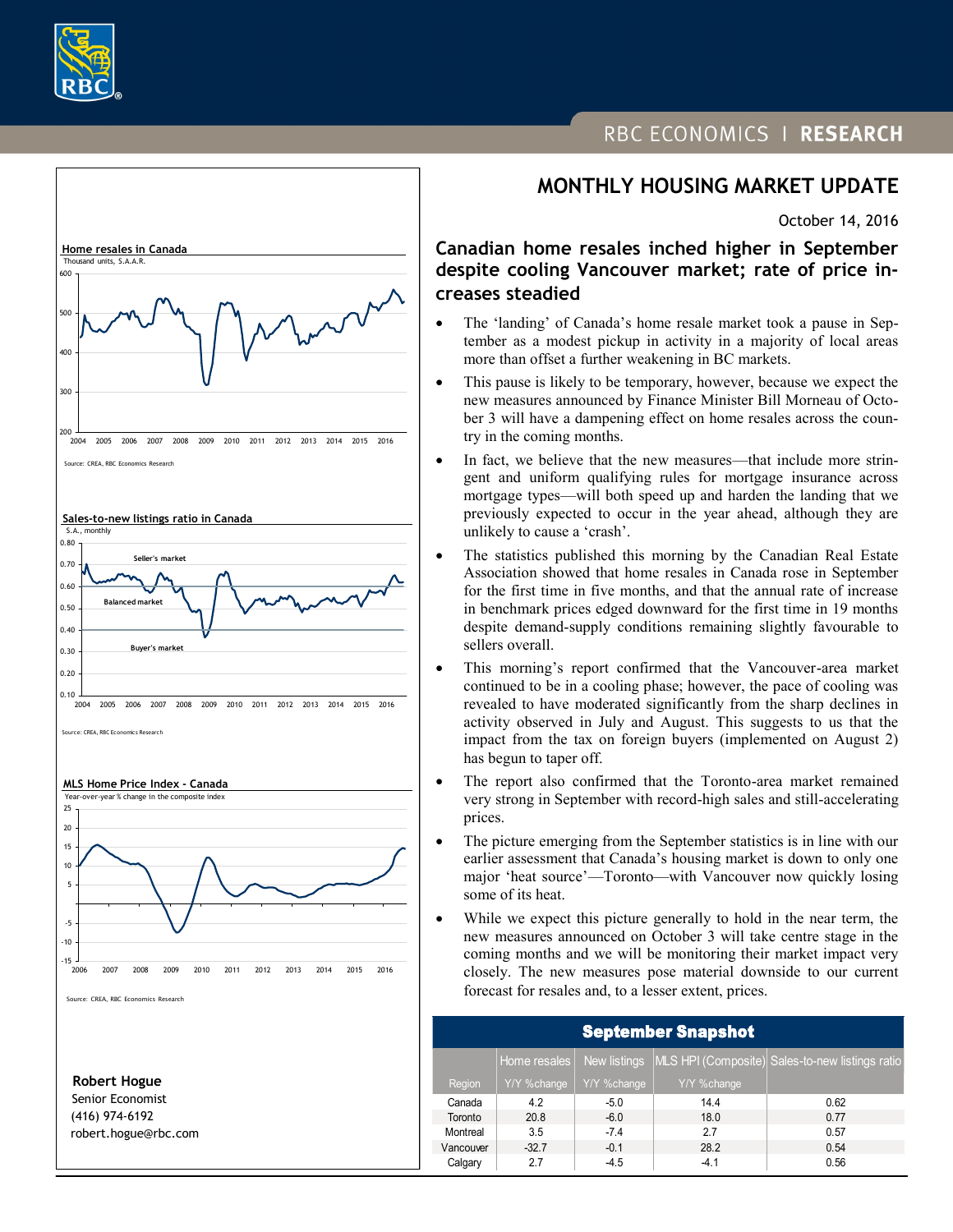# **MONTLY HOUSING MARKET UPDATE |** OCTOBER 14, 2016

## **Canada's housing market took a pause from earlier declines**

Home resales rose slightly by 0.8% to 529,200 units (seasonally adjusted and annualized) in Canada from August to September, thereby representing the first increase in five months. Widespread gains across local markets (including Toronto, Montreal, Calgary, Edmonton, Halifax and Ottawa) more than offset further declines in BC markets. Relative to a year ago, national home resales were up by 4.2% in September, which represents a slowing from the 10.2% rise recorded in August. The rate of price increases stabilized at the national level after accelerating steadily since the end of 2014. The composite MLS Home Price Index (HPI) rose by 14.4% year-over-year in September, down marginally from 14.7% in August. This was the first decline in 19 months despite demand-supply conditions remaining slightly favourable to sellers overall.

### **Vancouver market continued to cool**

The Vancouver area saw a seventh-straight monthly drop in resales in September, although the rate of decline (-1.7%) moderated significantly from the -9.3% and -18.8% plunges registered in July and August, respectively. This may be evidence that most of the impact on activity from the surprise introduction of a 15% tax on purchases by foreign nationals occurred in August. Despite the small resale decline in September, demand-supply conditions remained balanced in the area (sales-to-new listings eased only slightly from 0.56 in August to 0.54 in September); yet, benchmark prices (composite MLS HPI) fell month-over-month by 0.7% for the first time in nearly three years. Relative to a year ago, the Vancouver-area benchmark price was still up sharply by 28.2% in September, although this represented a slowing in the pace from a recent high of 32.6% in July. We expect further moderation in the period ahead.

#### **Toronto setting more records**

Home resales set yet another record high in the Toronto-area market in September, rising 3.1% in the month to 118,600 units (annualized). The gain was facilitated by an increase of 2.0% in new listings. The demandsupply balance continues to be heavily tilted in favour of sellers in the area. Benchmark prices accelerated further to a rate of 18.0% year-overyear in September from 17.2% in August.

### **Alberta markets rebounding partially…**

Activity in Alberta markets rebounded partially in September from sizable declines in August. Home resales rose by 3.8% in Calgary and by 7.1% in Edmonton in September, following declines of 4.0% and 8.5% in August, respectively. The Calgary market recorded its first year-overyear resale increase (2.7%) in almost two years. Benchmark prices continued to decline, however.

#### **…with most other markets showing gains**

Elsewhere across Canada, most other markets posted monthly sales increases in September, including Halifax (4.9%), Ottawa (1.8%), Montreal (1.3%), Regina (1.0%) and Winnipeg (0.9%). The majority of markets remained balanced. Saint John (-19.0%) and Saskatoon (-4.8%) were among the few markets that registered a monthly decline, as buyers in both areas continued to hold a strong hand on prices.

# **Bigger news came on October 3, when tighter mortgage insurance rules were announced**

In terms of implications for the way ahead, we believe that the more significant development has been the new measures announced on October 3 by Federal Finance Minister Bill Morneau (see our commentary for [details\)](http://www.rbc.com/economics/economic-reports/pdf/canadian-housing/New%20housing%20measures.pdf). Among these new measures will be a rise in the interest rate



#### **MLS Home Price Index - Calgary**







# **MLS Home Price Index - Montreal**